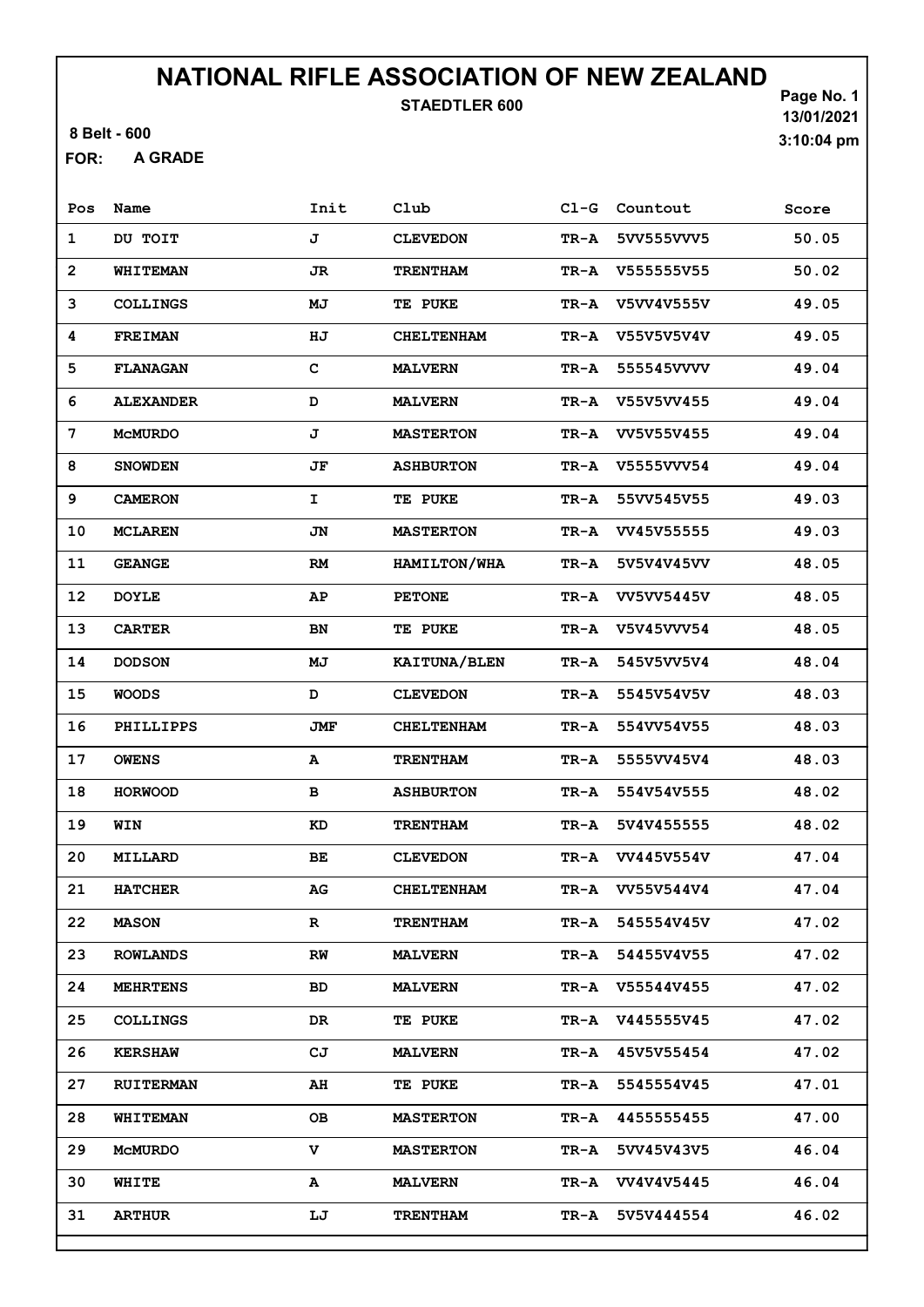| <b>STAEDTLER 600</b><br>8 Belt - 600<br>A GRADE<br>FOR: |                 |      |                   |        |            | Page No. 2<br>13/01/2021<br>$3:10:04$ pm |
|---------------------------------------------------------|-----------------|------|-------------------|--------|------------|------------------------------------------|
| Pos                                                     | Name            | Init | Club              | $C1-G$ | Countout   | Score                                    |
| 32                                                      | <b>JOHANSEN</b> | RM   | <b>GISBORNE</b>   | TR-A   | 55V5444545 | 46.01                                    |
| 33                                                      | <b>GORDON</b>   | RM   | <b>HAWKES BAY</b> | TR-A   | 545V344544 | 43.01                                    |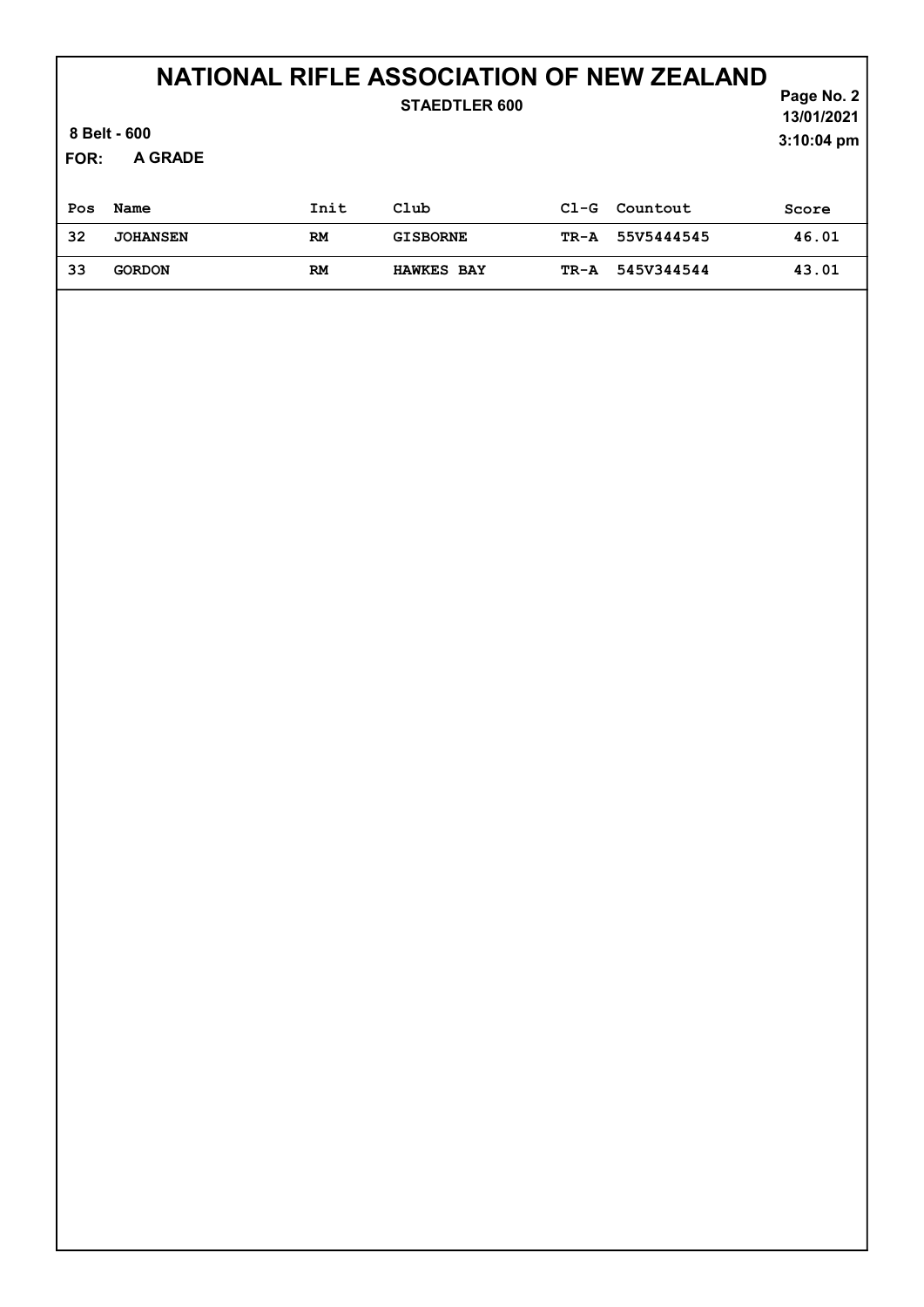STAEDTLER 600

8 Belt - 600

B GRADE FOR:

Page No. 3 13/01/2021 3:10:04 pm

| Pos            | Name             | Init        | Club              |        | Cl-G Countout | Score |
|----------------|------------------|-------------|-------------------|--------|---------------|-------|
| $\mathbf 1$    | <b>LANE</b>      | M           | <b>OTOROHANGA</b> | $TR-B$ | V5V5VV55V5    | 50.05 |
| $\overline{2}$ | <b>BALL</b>      | <b>JW</b>   | TE PUKE           | $TR-B$ | 55455V5555    | 49.01 |
| 3              | <b>DIKMENLI</b>  | s           | <b>TRENTHAM</b>   | $TR-B$ | 5455V4V55V    | 48.03 |
| 4              | <b>FINCHAM</b>   | D           | <b>HAWKES BAY</b> | $TR-B$ | 55V5454VV5    | 48.03 |
| 5              | <b>LEITE</b>     | $\mathbf R$ | <b>CLEVEDON</b>   | $TR-B$ | 4555455555    | 48.00 |
| 6              | <b>HOUGHTON</b>  | LS          | <b>CLEVEDON</b>   | $TR-B$ | 5VVV445VV4    | 47.05 |
| 7              | <b>MARTIN</b>    | <b>BJ</b>   | <b>TRENTHAM</b>   | $TR-B$ | 4VV5V45455    | 47.03 |
| 8              | <b>MARSHALL</b>  | LD          | <b>HAWKES BAY</b> | $TR-B$ | 45555V54V4    | 47.02 |
| 9              | <b>DENT</b>      | AL          | <b>PETONE</b>     | TR-B   | V345VV55V3    | 45.04 |
| 10             | <b>CHEESEMAN</b> | J           | <b>CLEVEDON</b>   | $TR-B$ | VV45V44445    | 45.03 |
| 11             | <b>SNOWDEN</b>   | M           | <b>ASHBURTON</b>  | $TR-B$ | 5455V4444V    | 45.02 |
| 12             | <b>MCKEE</b>     | к           | <b>KARORI</b>     | $TR-B$ | VV44455454    | 45.02 |
| 13             | TIDSWELL         | PA          | <b>CHELTENHAM</b> | $TR-B$ | 5545444455    | 45.00 |
| 14             | <b>WHYTE</b>     | $\mathbf C$ | KAITUNA/BLEN      | $TR-B$ | 5455554543    | 45.00 |
| 15             | <b>GILCHRIST</b> | $\mathbf R$ | <b>OAMARU</b>     | $TR-B$ | 4554444355    | 43.00 |
| 16             | <b>DICK</b>      | DK          | KAITUNA/BLEN      | $TR-B$ | V54344444V    | 42.02 |
| 17             | <b>RIDDLE</b>    | S           | <b>CLEVEDON</b>   | $TR-B$ | 5354444454    | 42.00 |
| 18             | <b>RIDDLE</b>    | G           | <b>CLEVEDON</b>   | $TR-B$ | 544433444V    | 40.01 |
| 19             | <b>BUCKLEY</b>   | ME          | TE PUKE           | $TR-B$ | 4544533334    | 38.00 |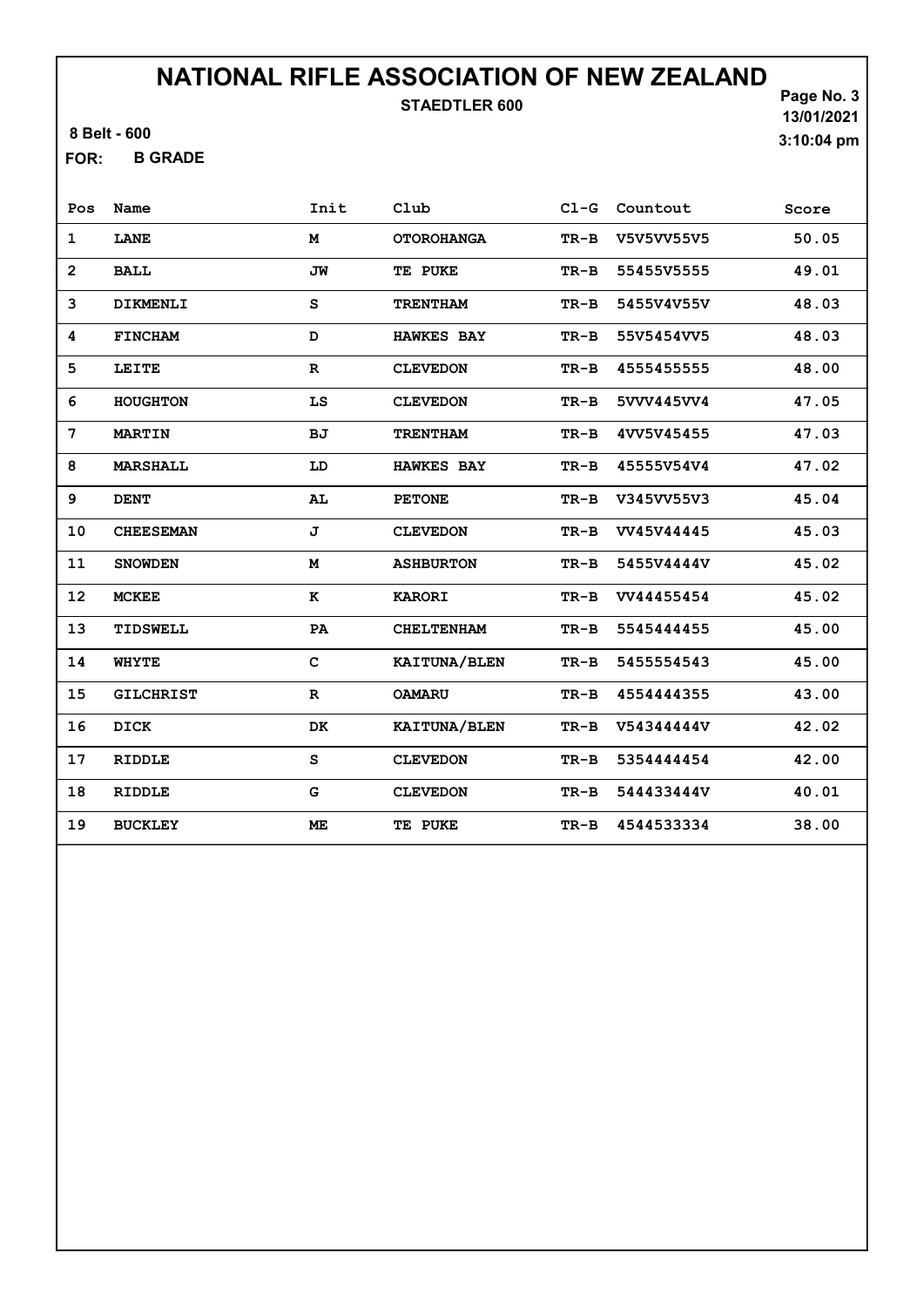8 Belt - 600

C GRADE FOR:

Page No. 4 13/01/2021 3:10:04 pm

| Pos            | Name           | Init | Club              | $C1-G$ | Countout   | Score |
|----------------|----------------|------|-------------------|--------|------------|-------|
| 1              | <b>KERSHAW</b> | SL   | <b>MALVERN</b>    | TR-C   | 443VVV5V55 | 46.04 |
| $\overline{2}$ | <b>SCOBIE</b>  | J    | <b>OTOROHANGA</b> | TR-C   | 5544V544V5 | 46.02 |
| 3              | <b>DRAKE</b>   | AE   | <b>TARANAKI</b>   | TR-C   | 444V5445V5 | 45.02 |
| 4              | <b>CAMERON</b> | S    | TE PUKE           | TR-C   | 5545544543 | 44.00 |
| 5              | <b>PETZEN</b>  | D    | <b>TRENTHAM</b>   | $TR-C$ | 43V544445V | 43.02 |
| 6              | <b>FLEMING</b> | JA   | <b>ASHBURTON</b>  | $TR-C$ | 544444V542 | 41.01 |
| 7              | <b>GORE</b>    | т    | <b>TRENTHAM</b>   | TR-C   | V445445504 | 40.01 |
| 8              | WAKELING       | J    | <b>CLEVEDON</b>   | $TR-C$ | 4454443534 | 40.00 |
| 9              | <b>BROWN</b>   | SW   | <b>PETONE</b>     | TR-C   | 044453444V | 37.01 |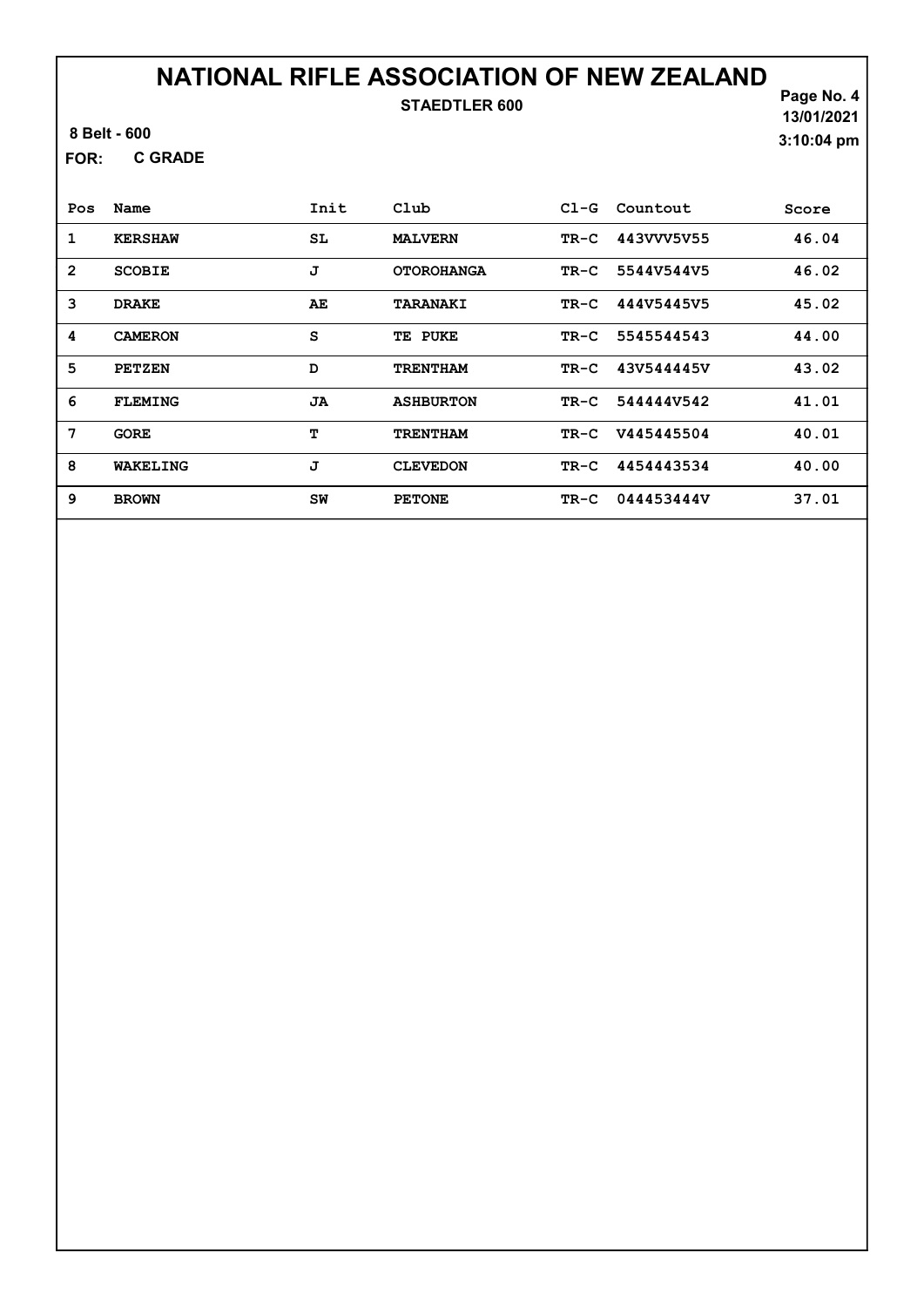| <b>STAEDTLER 600</b><br>8 Belt - 600<br><b>T GRADE</b><br>FOR: |                     |      |                 |        |            | Page No. 5<br>13/01/2021<br>$3:10:04$ pm |
|----------------------------------------------------------------|---------------------|------|-----------------|--------|------------|------------------------------------------|
| Pos                                                            | Name                | Init | Club            | $C1-G$ | Countout   | Score                                    |
| 1                                                              | <b>DARRALL</b>      | F    | <b>TRENTHAM</b> | TR-T   | 5V54545V4V | 47.03                                    |
| $\overline{2}$                                                 | <b>VAN RENSBURG</b> | L    | <b>CLEVEDON</b> | TR-T   | 4445344V44 | 41.01                                    |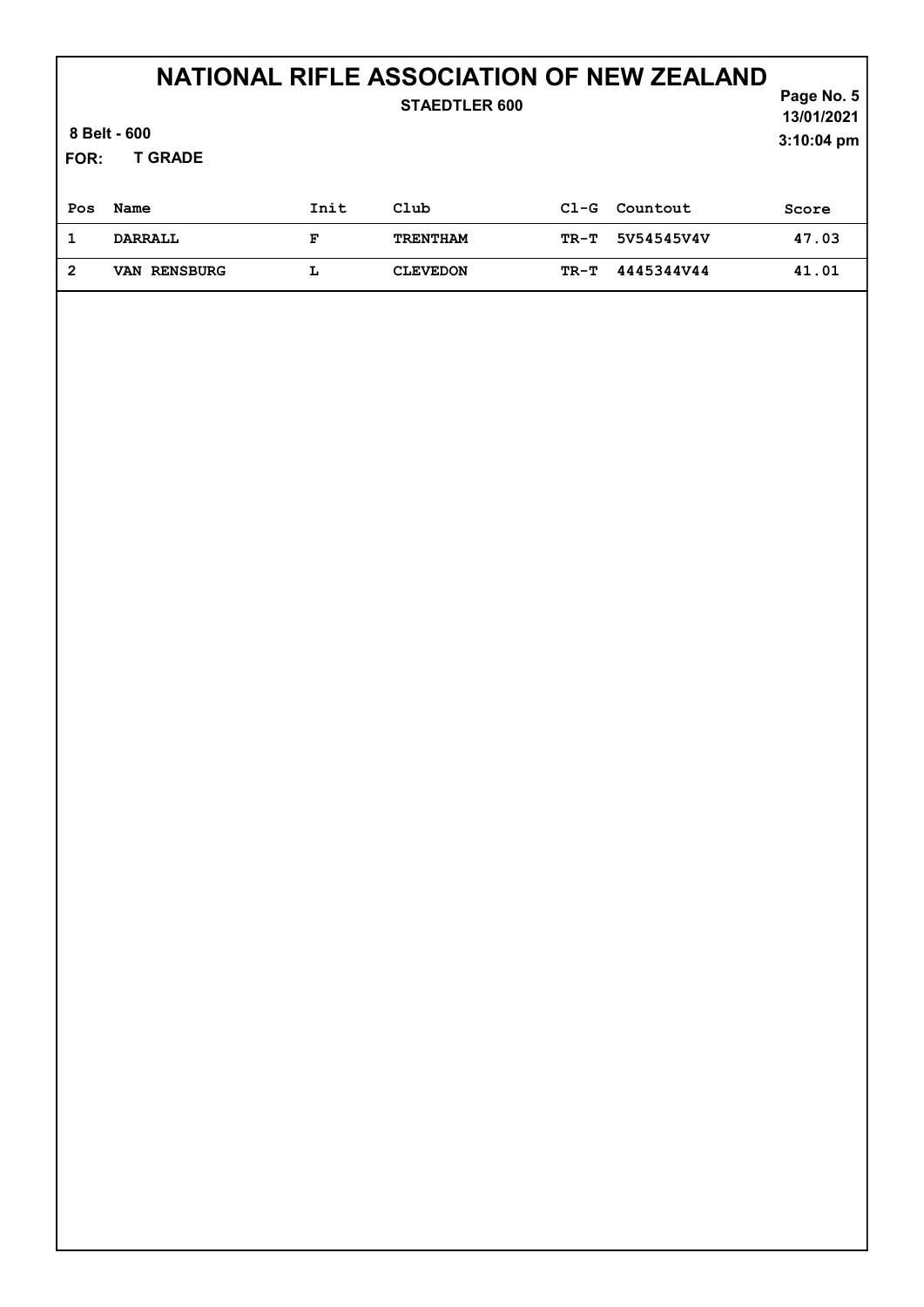| FOR:           | 8 Belt - 600<br><b>CFT CLASS</b> |            | <b>STAEDTLER 600</b> |                    | Page No. 6<br>13/01/2021<br>3:10:04 pm |
|----------------|----------------------------------|------------|----------------------|--------------------|----------------------------------------|
| Pos            | Name                             | Init       | Club                 | Countout<br>$C1-G$ | Score                                  |
| 1              | <b>SNOWDEN</b>                   | с          | <b>ASHBURTON</b>     | CFTR-0655X5XX565   | 55.03                                  |
| $\overline{2}$ | <b>SMITH</b>                     | <b>GRH</b> | <b>MALVERN</b>       | CFTR-0X65446545X   | 51.02                                  |
| 3              | <b>LINDSAY</b>                   | в          | <b>HAWKES BAY</b>    | CFTR-044544554X6   | 47.01                                  |
| 4              | <b>DUTHIE</b>                    | м          | <b>TRENTHAM</b>      | CFTR-034345X4455   | 43.01                                  |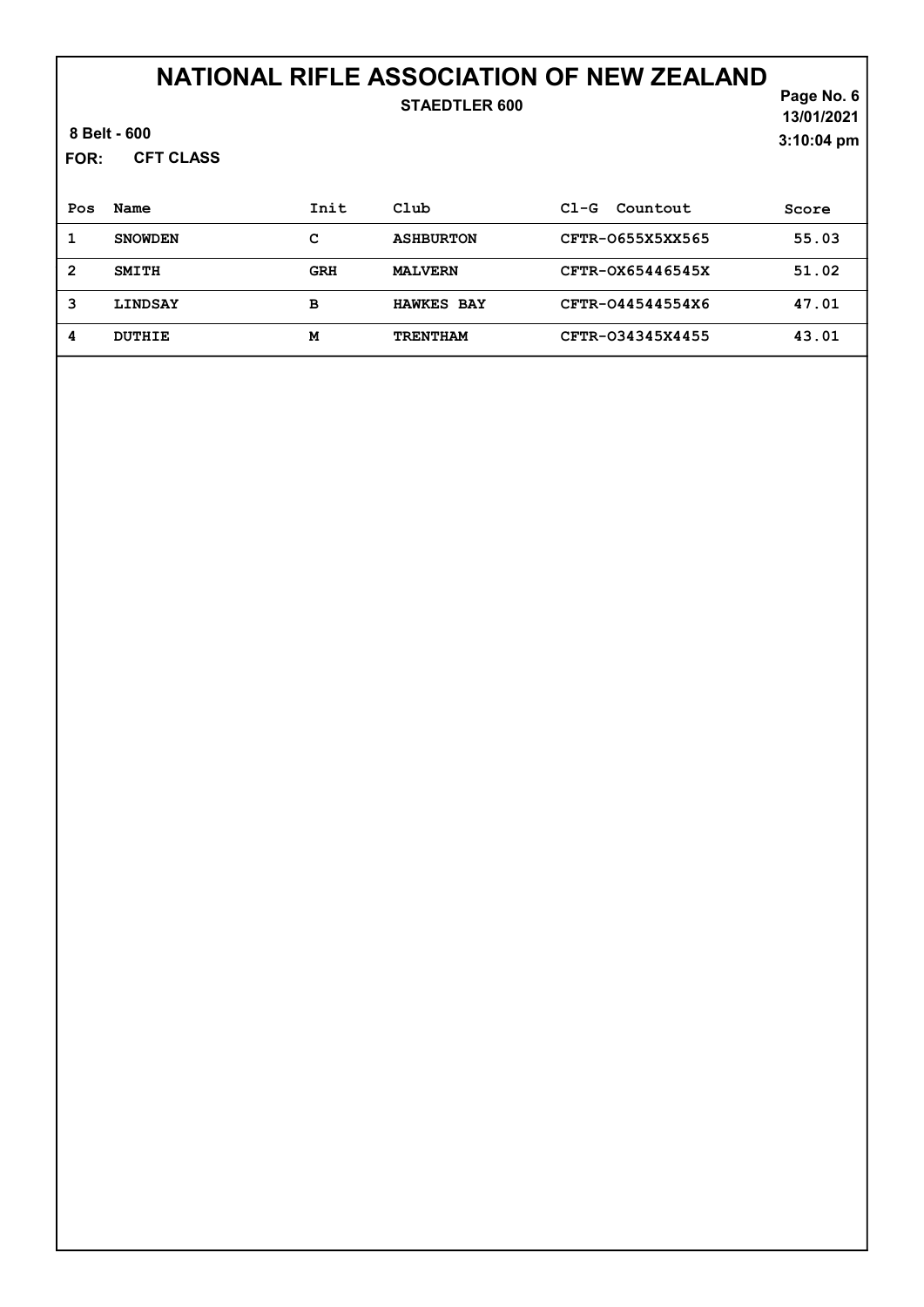8 Belt - 600

FO CLASS FOR:

| Pos               | Name              | Init        | Club              | $C1-G$ | Countout   | Score |
|-------------------|-------------------|-------------|-------------------|--------|------------|-------|
| $\mathbf 1$       | <b>CHUI</b>       | M           | <b>ASHBURTON</b>  | $FO-O$ | 6X6XXXX65X | 59.06 |
| $\overline{2}$    | <b>GRIMSEY</b>    | L           | <b>ASHBURTON</b>  | $FO-O$ | 6566XX6X66 | 59.03 |
| 3                 | <b>HUGHES</b>     | <b>IR</b>   | <b>CHELTENHAM</b> | $FO-O$ | 6XXX56X656 | 58.04 |
| 4                 | <b>MCLAY</b>      | S           | TE PUKE           | $FO-O$ | 6X56656XX6 | 58.03 |
| 5                 | <b>SUBRITZKY</b>  | M           | <b>KARORI</b>     | $FO-O$ | 666X5XXX64 | 57.04 |
| 6                 | <b>KERRIDGE</b>   | $\mathbf R$ | TE PUKE           | $FO-O$ | 665X5XX665 | 57.03 |
| 7                 | <b>HUNT</b>       | C           | <b>KARORI</b>     | $FO-O$ | 6666X56655 | 57.01 |
| 8                 | <b>MAY</b>        | IS          | <b>WHANGAREI</b>  | $FO-O$ | X56555X666 | 56.02 |
| 9                 | <b>KAPENE</b>     | S           | <b>GISBORNE</b>   | $FO-O$ | XXX6566554 | 55.03 |
| 10                | <b>MOSES</b>      | MK          | <b>CLEVEDON</b>   | $FO-O$ | 6555X6X655 | 55.02 |
| 11                | <b>NEAL</b>       | PA          | <b>CLEVEDON</b>   | $FO-O$ | 5656466566 | 55.00 |
| $12 \overline{ }$ | <b>BARKHUIZEN</b> | S           | <b>CLEVEDON</b>   | $FO-O$ | 46665655X5 | 54.01 |
| 13                | <b>MEEHAN</b>     | D           | <b>CLEVEDON</b>   | $FO-O$ | 5665X55655 | 54.01 |
| 14                | <b>MOFFATT</b>    | SK          | <b>CLEVEDON</b>   | $FO-O$ | 656565X454 | 52.01 |
| 15                | <b>TEAGUE</b>     | SP          | TE PUKE           | $FO-O$ | 254X5665XX | 51.03 |
| 16                | <b>HOMT</b>       | SB          | <b>CHELTENHAM</b> | $FO-O$ | X555566445 | 51.01 |
| 17                | <b>DUCKETT</b>    | FM          | <b>MASTERTON</b>  | $FO-O$ | 6665544445 | 49.00 |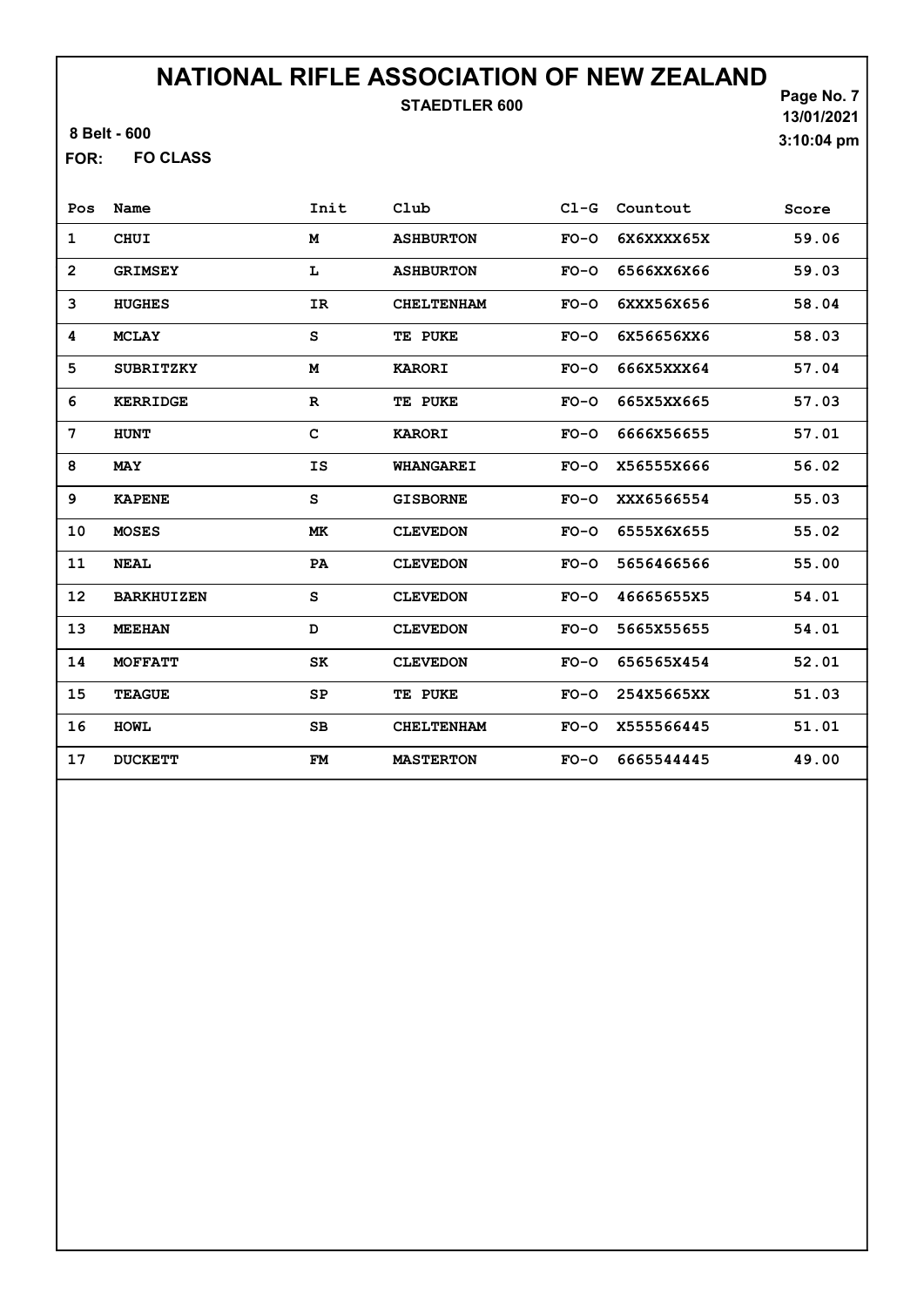| NATIONAL RIFLE ASSOCIATION OF NEW ZEALAND<br>Page No. 8<br><b>STAEDTLER 600</b> |                  |      |                  |        |                  |            |  |  |
|---------------------------------------------------------------------------------|------------------|------|------------------|--------|------------------|------------|--|--|
|                                                                                 | 8 Belt - 600     |      |                  |        |                  |            |  |  |
| FOR:                                                                            | <b>FPR CLASS</b> |      |                  |        |                  | 3:10:04 pm |  |  |
| Pos                                                                             | Name             | Init | Club             | $C1-G$ | Countout         | Score      |  |  |
| 1                                                                               | <b>SMITH</b>     | DW   | <b>ASHBURTON</b> |        | FPR-0 65X655X555 | 54.02      |  |  |
|                                                                                 |                  |      |                  |        |                  |            |  |  |